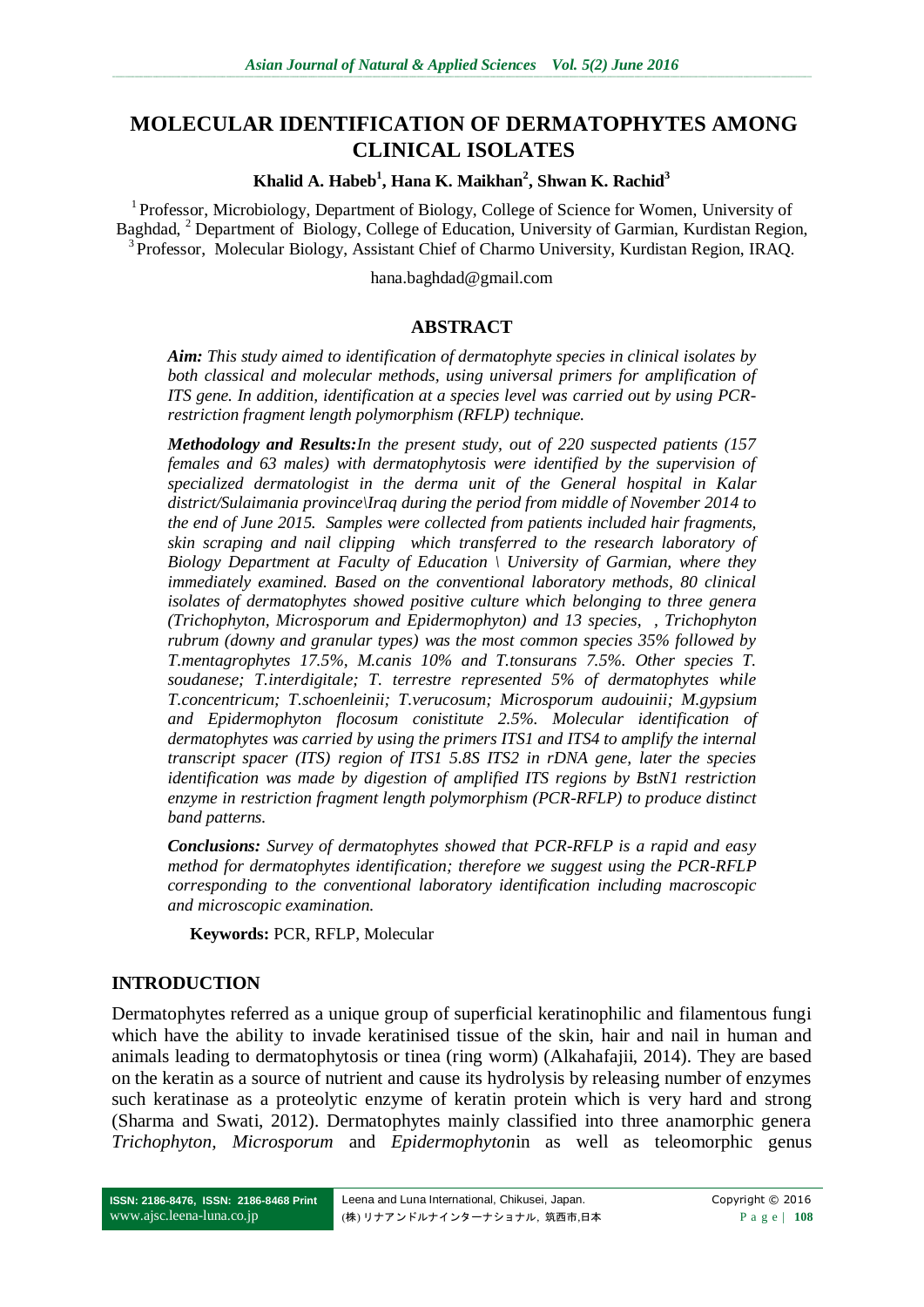*Arthroderma*, and they include more than 30 species. Among the most common etiological agent of dermatophytosis in human include *T.rubrum, Tmentagrophytes, T.tonsurans* as well as *M.canis, M.gypseum*and *E.flocosum* (Weitzman and summerbell, 1995).The conventional laboratory methods for identification still based on the results of macroscopic and microscopic examination. An important characters in the microscopic examination based on the characteristic features of macro and microconidia, hyphal properties and colony properties which seen on SDA (Kane*et al.,* 1997).Based on Davison *et al*., (1980), numerous molecular approaches have been developed for identification of dermatophytes at the level of species and strains. Consequently, some biotypes were identified preciously as species, at the present cannot be distinguished molecularly (Nenoff*et al.,* 2013). At the same time, these methods cause confusion of taxonomical classification of dermatophytes and lead to novel classification (Gräser and Summerbell, 2008). Development of molecular technique provides better understanding in classification, epidemiology and ecology. At present, methodologist depends on DNA amplification and sequencing analysis for identification of dermatophytes (Cafarchia *et al*., 2013) and the most abundant approach for identification include genespecific PCR, PCR-RFLP, PCR fingerprinting, DNA hybridization and sequencing of ITS region in rDNA gene which provide useful method for identification and phylogenetic analysis of dermatophytes (Li *et al.,* 2008).

## **MATERIALS AND METHODS:**

## **Sample Collection**

Two hundred twenty clinical specimens (63 Male and 157 Female) including hair, skin, and nail were collected from patients between the periods from middle of November 2014 to the end of June 2015, where suspected by dermatologist at Kalar General Hospital, Kalar, Kurdistan region, Iraq. Each sample was divided into two parts one for direct microscopic examination by KOH and the other for culturing on PDA and SDA with cyclohexamide and chloramephinicol(SDACC), then incubated at  $25\text{-}30\degree$ C for 7-21 days and examined at regular intervals. Macroscopical, microscopical and physiological features studied on the developing colonies and the positive diagnosed dermatophytes preserved for molecular diagnosis.

## **Extraction of Fungal DNA**

Fungal genomic DNA was extracted by using OMEGA bio-tek E.Z.N.A. ® SP (USA) fungal DNA Mini Kit according to the instructions recommended by the manufacturer. About 100 mg of fungal tissue was collected in a 1.5 or 2 mL micro centrifuge tube and freeze by dipping in liquid nitrogen then grinded to powder, 4μLRNase A and 600μL SFG1 Buffer was added, vortexed vigorously to mix thoroughly. The mixture was incubated at 65°C for 10 min. The sample was mixed twice during incubation by inverting tube then 140 μL SFG2 Buffer was added and vortexes to mix thoroughly and Centrifuged at 10,000 x g for 10 minutes. The Homogenizer Mini Column was inserted into 2ml collection tube then the supernatant was transferred to a new microcentrifuge tube and centrifuged at 10,000 x g for 2 min. and the supernatant was removed. The lysate was transferred to a new 1.5 ml microcentrifuge tube then 1.5 volume of SFG3 was added and vortexes to obtain a homogenous mixture. The HiBind DNA Mini Column was inserted into 2ml collection tube then 650 μL of the sample was transferred to HiBind DNA Mini Column and centrifuged at 10,000 x g for1 min., the filtrate was discarded and the collection tube reused This step was repeated until the remaining sample has been transferred to the HiBind DNA Mini Column. The column was transferred into a new 2ml Collection tube then 650 μL of SPW Wash Buffer was added and centrifuged at 10,000 x g for1 min. The filtrate was discarded and the Collection tube was reused. This step was repeated. The empty HiBind DNA Mini Column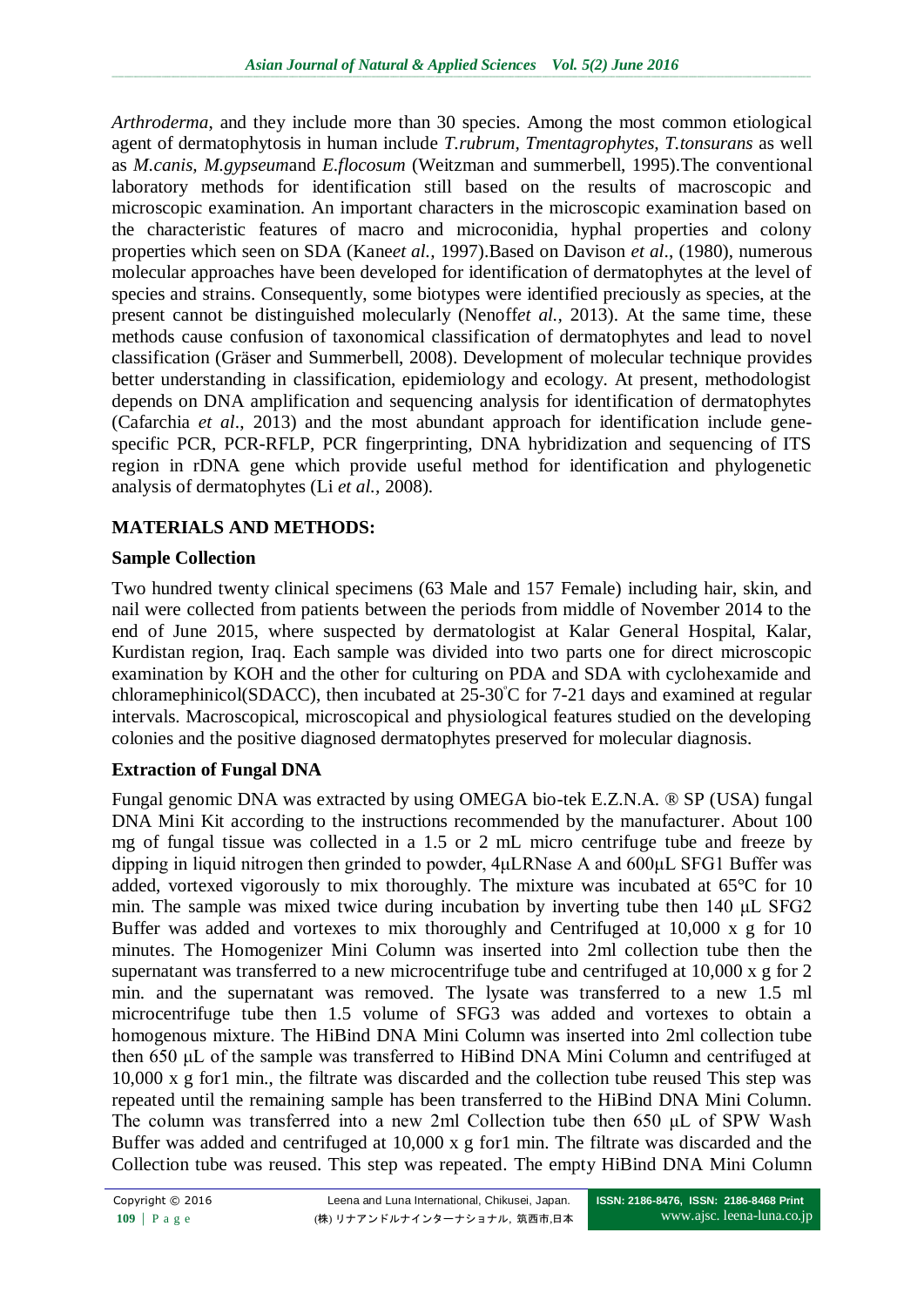was centrifuged at maximum speed for 2min. to dry the membrane then the HiBind DNA Mini Column was transferred into a nuclease-free 1.5 or 2ml microcentrifuge tube. 100 μL of Elution Buffer ( heated into  $65^{\degree}$ C) was added then left for 3-5 min. at room temperature and centrifuged at10,000 x g for 1 min.( This step was repeated) and the DNA sample was stored at -20.

### **Primers and PCR Analysis**

The ITS region in rDNA gene of different dermatophyte species was amplified by using one pair of primers, symbolized as ITS1 forward primer (5' TCC GTA GGT GAA CCT GCGC-3'( TCC GTA GGT GAA CCT GCGC) and ITS4 revers primer ITS4 5'( TCC TCC GCT TAT TGA TAT GC -3'). PCR was performed in 25 μL of PCR reaction mixture containing was prepared by mixing12.5 μL of Prime Taq DNA Polymerase (2X master mix) containing: Prime Taq DNA polymerase, 10 X reaction buffer containing MgCl2, Tris HCL, (NH4) 2SO4 and PCR enhancer. dNTPmixture, protein, stabilizer and sediment and 2 X loading dye (GeNet Bio\Korea) which mixed with1.5  $\mu$ L of each primer, 3.5 $\mu$ L of DNA template, 1.5  $\mu$ L of each primer and 6 μL of deionized water was added to made up the total volume of 25 μL PCR reaction. The PCR reaction were spun down shortly for 5 sec. and placed in thermal cycle (TCY, Crealcon, and NL). Amplification conditions of each isolate were: initial denaturation (1 cycle 95 $\degree$ C for 5 minutes) followed by 35 cycle: denaturation (95 $\degree$ C for 30 seconds), annealing  $(58-61^{\circ}C$  for 1 minute), extension  $(72^{\circ}C$  for 2 minute) followed by final extension (72 $\degree$ C for 5 minutes). Then the PCR products were loaded visualized on 1.5% agarose gel and stained with ethidium bromide and visualized by UV transilluminator. A 100bp DNA marker was used as a reference to determine the size of fragments.

### **PCR-RFLP**

In order to identification at a species level by specific PCR, all PCR products were subjected to digestion with restriction enzyme *BstN1* (BioLabs, England). The mixture contained 10 μL of PCR product, 1.5 μL of 10 X NEB buffer, 0.5 μL of *BstN1* enzyme,which recognizes the sequence 5' CC (T/A) GG 3' to a final volume 12  $\mu$ L. Subsequently reactions were incubated at  $60^{\circ}$  C in dry oven for one hour. All PCR digested products were electrophoresed in a 2 % agarose gel, after placing 5 μL of the ladder in the first well and 10 μL of the PCR products in the other wells of the gel which supplied to the power at 90 volt for 90 min. The gel was observed under a UV trans-illuminator and identification of the isolates was carried out through comparing the electrophoretic RFLP patterns with those profiles (Jackson *et al.,* 1999; Matehkolaei, 2012; Elavarashi *et al,* 2013).

### **RESULTS**

A total of two hundred twenty clinical specimens (63 Male and 157 Female) including hair fragments, skin scraping and nail clipping, 200 (90.9%) of specimens showed positive result by 10% KOH examination and 80 (36.4%) of clinical specimens revealed positive cultures of dermatophytes(Table 1).

| <b>Total Number</b> | Direct Examination by KOH |               |                    |               | Laboratory Culture |               |                           |      |
|---------------------|---------------------------|---------------|--------------------|---------------|--------------------|---------------|---------------------------|------|
| 220                 | Positive<br>result        | $\frac{0}{0}$ | Negative<br>result | $\frac{0}{0}$ | Positive<br>result | $\frac{0}{0}$ | <b>Negative</b><br>result | $\%$ |
|                     | 200                       | 90.9          | 20                 | 9.09          | 80                 | 36.4          | 140                       | 63.6 |

**Table 1. Positive and negative results of the direct examination and laboratory culture of dermatophytes**

**ISSN: 2186-8476, ISSN: 2186-8468 Print** www.ajsc.leena-luna.co.jp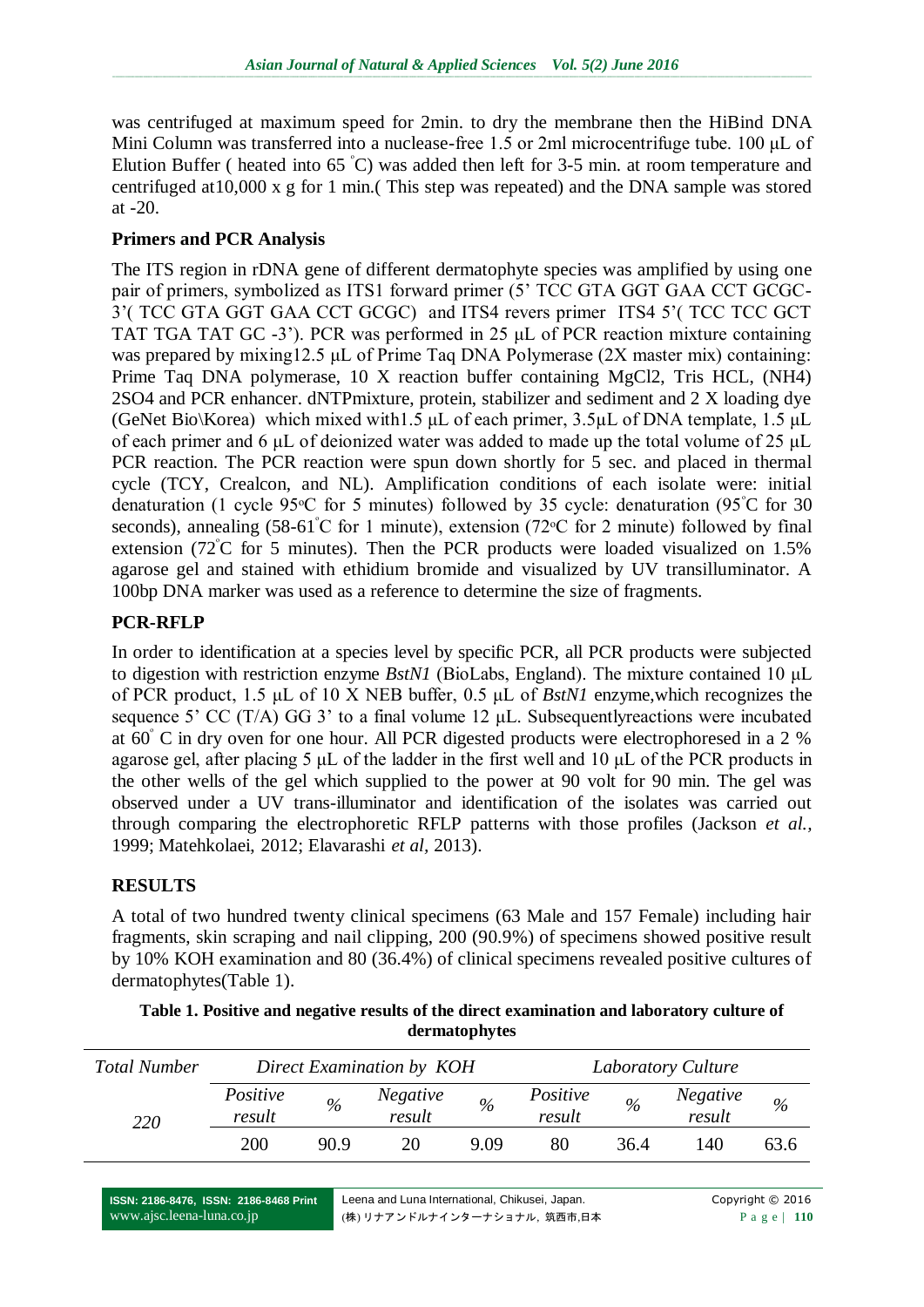From 200 cases were showed positive KOH examination, only 80 (36.4%) revealed positive culture for dermatophytes which belonging to three genera *Trichophyton*, *Microsporum and Epidermophyton* and 13 species as seen (Figure 1 & 2). Conventional identification of dermatophytes based on macroscopic features (colony surface, colony reverse and texture of colony), microscopic examination (macroconidia, microconidia, vegetative hyphae and arthroconidia) and some physiological characters. *T.rubrum* (downy and granular strains) was the most common isolate (35%) followed by *T.mentagrophytes* (17.5%), *M.canis* (10%) and *T.tonsurans* (7.5%) (Table 2).

| N. | <b>Isolates</b>             | Number of isolates | $\%$  |
|----|-----------------------------|--------------------|-------|
| 1. | Trichophyton rubrum         | 28                 | 35%   |
| 2. | Trichophyton mentagrophytes | 14                 | 17.5% |
| 3. | Trichophyton tonsurans      | 6                  | 7.5%  |
| 4. | Trichophyton soudanese      | $\overline{4}$     | 5%    |
| 5. | Trichophyton interdigitalae | $\overline{4}$     | 5%    |
| 6. | Trichophyton concentricum   | $\overline{2}$     | 2.5%  |
| 7. | Trichophyton schoenleinii   | $\overline{2}$     | 2.5%  |
| 8. | Trichophyton terrestre      | $\overline{4}$     | 2.5%  |
| 9. | Trichophyton verucosum      | $\overline{2}$     | 5%    |
| 10 | Microsporum canis           | 8                  | 10%   |
| 11 | Microsporum audouinii       | $\overline{2}$     | 2.5%  |
| 12 | Microsporum gypsium         | $\overline{2}$     | 2.5%  |
| 13 | Epidermophyton floccosum    | $\overline{2}$     | 2.5%  |
| 14 | Total                       | 80                 |       |

| Table 2. Frequency and ratio of fungal species were positive culture |  |  |  |
|----------------------------------------------------------------------|--|--|--|
|                                                                      |  |  |  |



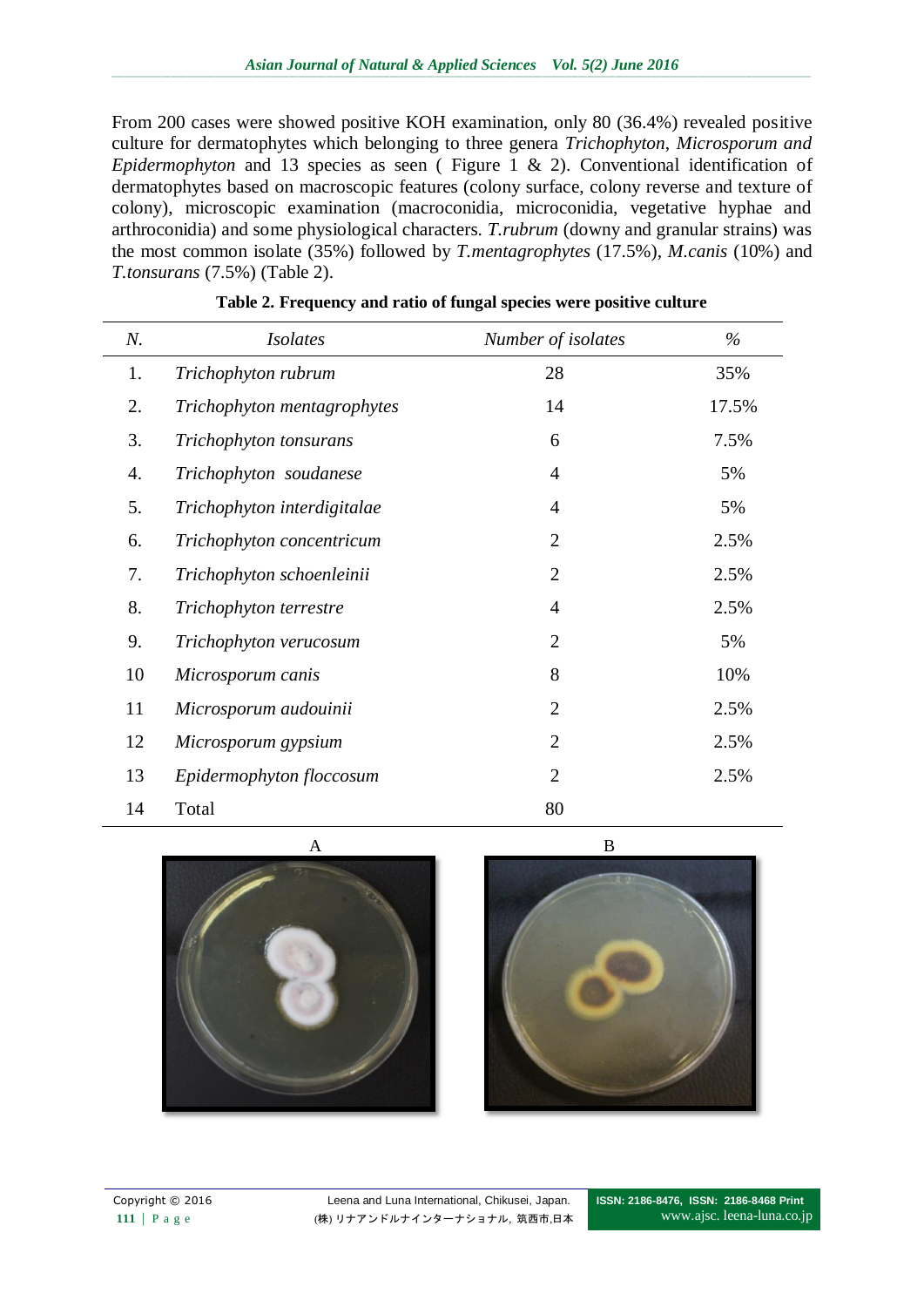

Figure 1: colonial morphology of dermatophytes on SDACC at 25°C after one week of incubation. A & B) Colony surface and reverse of *T.rubrum*. C) Colony surface of *T.mentagrophytes* . D) Colony surface of *E.flocosum*. E & F) Colony surface of *M.canis*



**ISSN: 2186-8476, ISSN: 2186-8468 Print** www.ajsc.leena-luna.co.jp

Leena and Luna International, Chikusei, Japan. Copyright © 2016 (株) リナアンドルナインターナショナル, 筑西市,日本 P a g e | **112**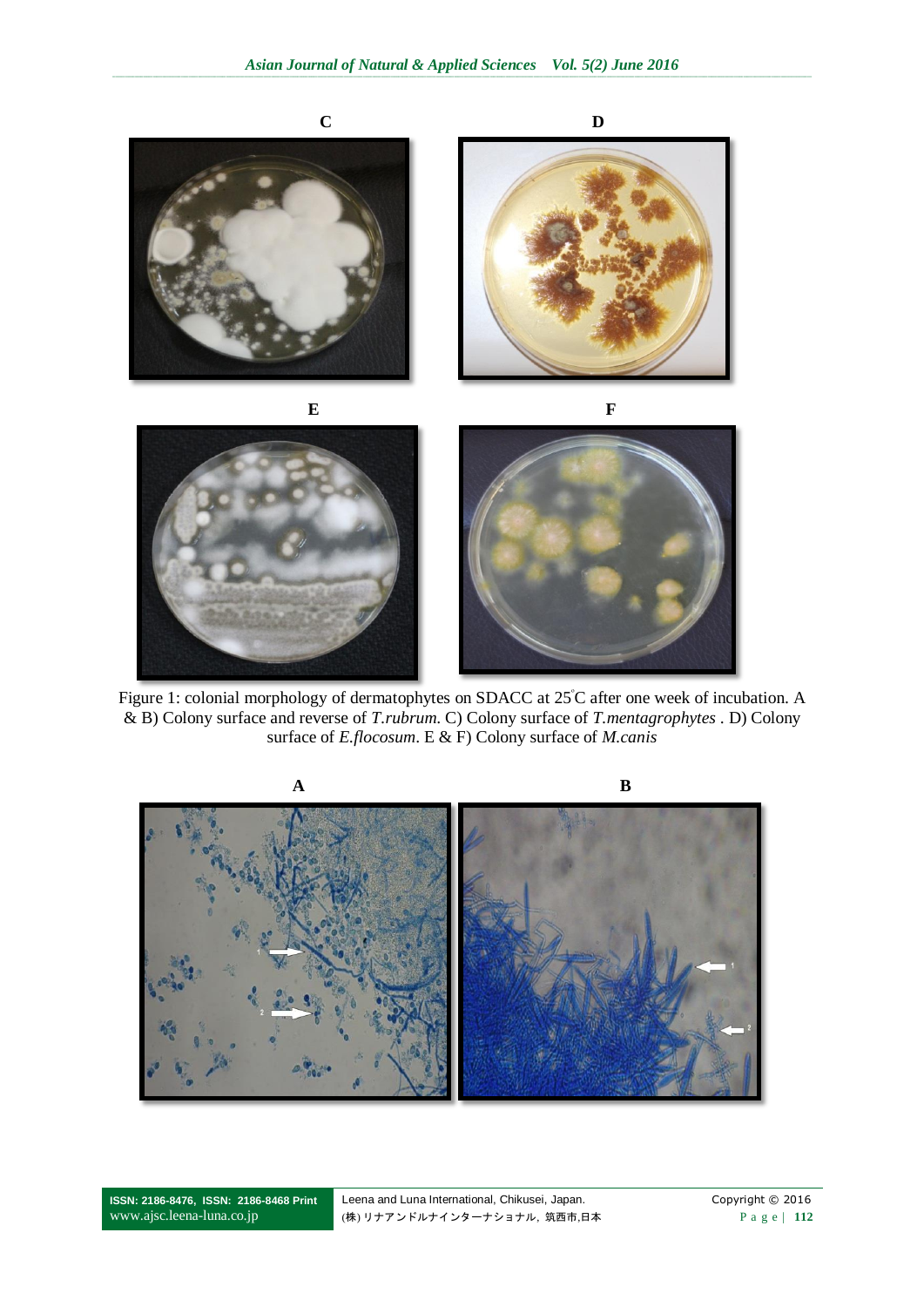

Figure 2: microscopic morphology of dermatophytes showing micro and macroconidia (40X). A) 1) Macroconidia 2) Microconidia in *T.rubrum*. B) 1)Macroconidia . 2) Microconidia in *T.mentagrophytes* . C) Macroconidia in *E.flocosum*. D) Macroconidia in *M.canis*

Fungal genomic DNA was extracted from clinical isolates of dermatophytes using liquid nitrogen and Omega genomic DNA extraction kit and the genomic DNA was analyzed by electrophoresis on 1% agarose gel**.** In Species –Specific PCR the ITS region on rDNA was amplified by using primers ITS1 and ITS4 which resulted in PCR product size in the range between 550 in*T.tonsurans* and 740bp in *M. canis* and *E.flocosum*as shown in table (3). The PCR products were obtained previously by amplification of the ITS region subjected to the digestion by *BstN1* restriction enzyme. This analysis showed the polymorphism of ITS region for different species of dermatophytes. Digestion of ITS PCR products revealed a number of recognition patterns with the exception of *M.audouinii* which was none. The size of ITS PCR products before and after digestion demonstrated in table (3) and figure (3).

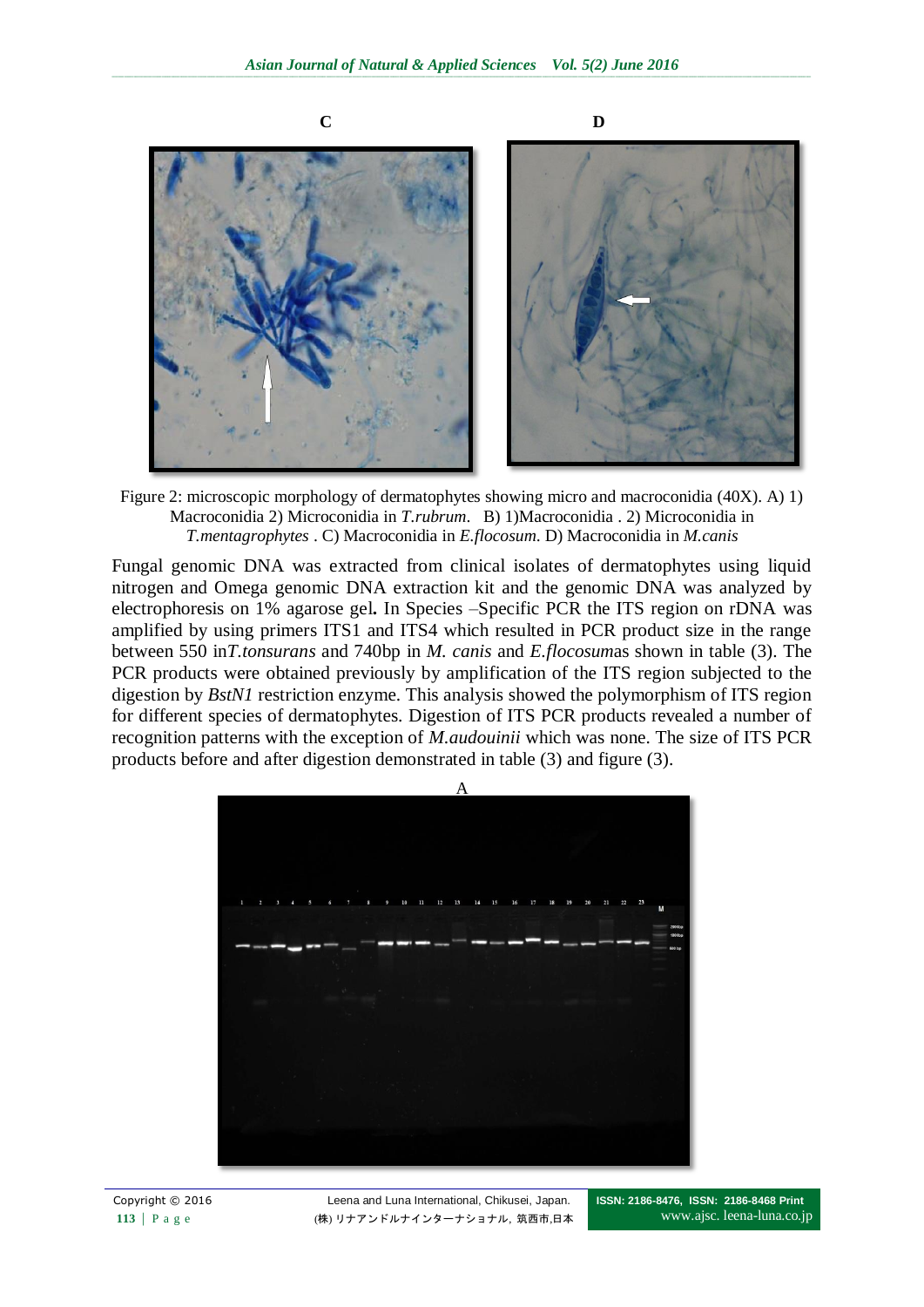

Figure 3. (A) PCR amplified of ITS regions. (B) Digestion of amplified ITS product by *BstN1* restriction enzyme (PCR-RFLP) for 23 clinical isolates of dermatophytes. All products were electrophoresd in 2% agarose gel with ethidiumbromide.Lanes: *1,T.rubrum; 2, T.tonsurans; 3,T.rubrum; 4, M.audouinii; 5, T.concentricum; 6, T.rubrum7, M.gypseum; 8, M.canis; 9,T.mentagrophytes; 10, T.schoenleinii; 11,T.rubrum; 12,T.terrestre; 13,M.canis; 14, T.interdigitalae; 15,T.rubrum; 16, T.rubrumvar.rubitiskii; 17,E.flocosum; 18,T.mentagrohytes;19, T.soudanense; 20,T.soudanence; 21,T.mentagrophytes; 22, T.mentagrophytes; 23, T.verucosum*

| N.             | Dermatophyte species | Size of amplified ITS<br>region befor digestion | Size of digested amplified<br><b>ITSproduct</b> |  |
|----------------|----------------------|-------------------------------------------------|-------------------------------------------------|--|
| 1              | T.rubrum             | 690 <sub>bp</sub>                               | 380, 180, 100 and 30bp.                         |  |
| $\overline{2}$ | T.mentagrophytes     | 690 <sub>bp</sub>                               | 250,180,160 and 120bp.                          |  |
| 3              | T.tonsurans          | 550 <sub>bp</sub>                               | 280,100,100 and 70bp                            |  |
| $\overline{4}$ | T. soudanense        | 680bp                                           | 350,180,100 and 50bp                            |  |
| 5              | T.concentricum       | 650bp                                           | 360 and 290bp                                   |  |
| 6              | T.verucosum          | 650bp                                           | 380,180,100 and 10bp.                           |  |
| 7              | T.schoenlenii        | 650bp                                           | 400 and 250bp                                   |  |
| 8              | T.interdigitalae     | 700bp                                           | 250,180,150,120                                 |  |
| 9              | T.terrestre          | 630bp                                           | 250,190,120 and 80bp                            |  |
| 10             | M. canis             | 740bp                                           | 440,160 and 100 and 40bp.                       |  |
| 11             | M.audouinii          | 600bp                                           | 600bp                                           |  |
| 12             | M.gypseum            | 650bp                                           | 400,250bp                                       |  |
| 13             | E.flocosum           | 740bp                                           | 400,250 and 180bp.                              |  |

| Table 3. PCR product of ITS region in dermatophyte species before and after digestion |  |  |  |  |
|---------------------------------------------------------------------------------------|--|--|--|--|
|---------------------------------------------------------------------------------------|--|--|--|--|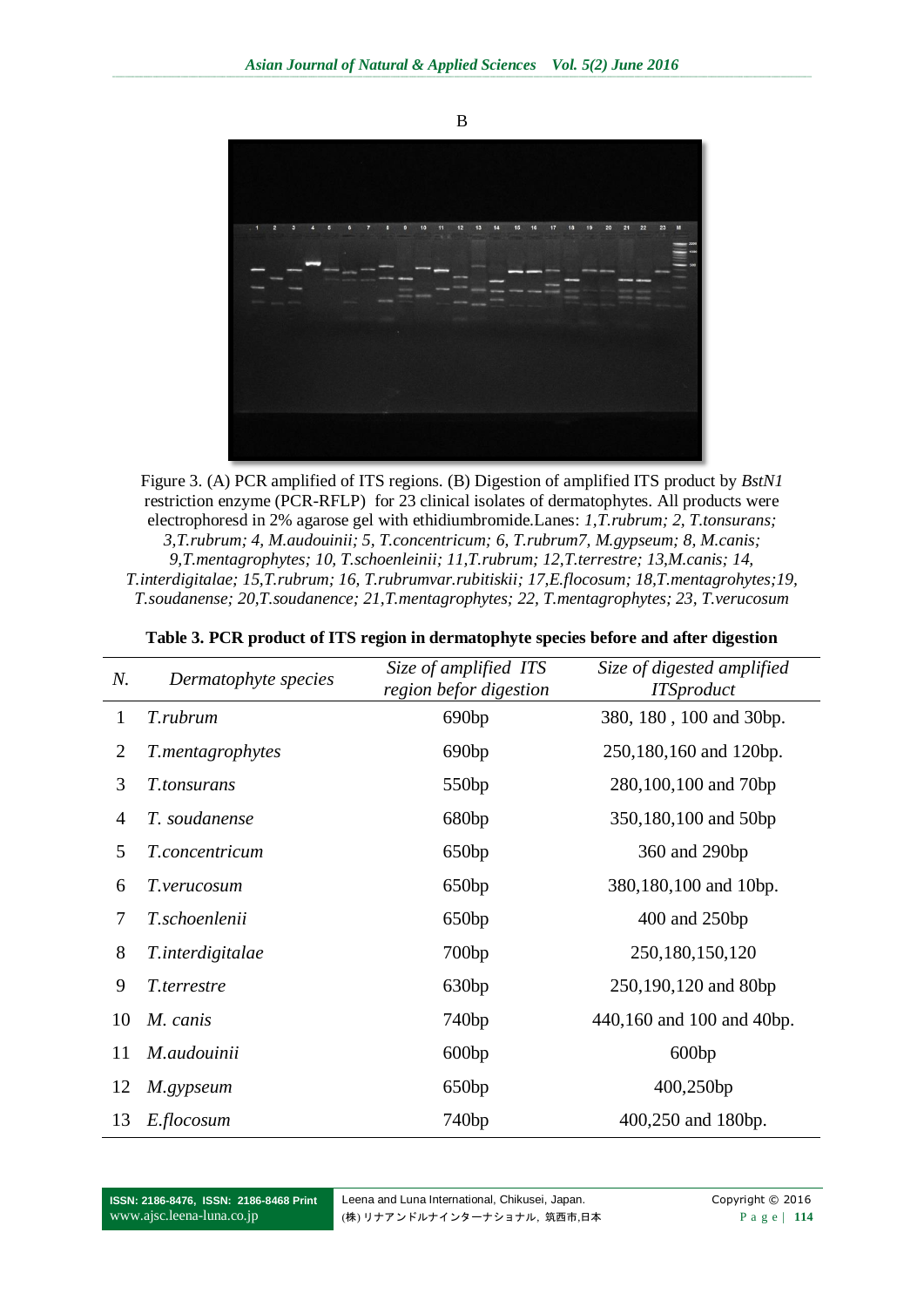### **DISCUSSIONS**

The results we have obtained revealed that among 220 suspected patients with clinical symptoms of dermatophyte infection, 200 cases (90.9%) were found to be positive by KOH examination while the positive cultures were 80 cases (36.4%) and the remaining cultures were suspected to be contaminated by *Rhizopus , Aspergillus* , *Penicillium Alternaria* and *Fusarium*. These data revealed that the KOH examination was false positive for 120 cases and this result is unacceptable. This variation between the results of KOH test and laboratory culture may be due to that the microscopic examination by KOH is a simple technique which giving fast presumptive diagnosis (Sarika *et al*., 2014) and therefore the laboratory culture was more sensitive than the direct examination by KOH. This study showed similarity with the results of Singh and Beena (2003) who's found that KOH test was less sensitive than the laboratory culturing of dermatophytes. On the other hand the negative results were obtained from the laboratory culture of dermatophytes may be due to error in the sampling process or inadequate specimen which subjected to splitting to perform microscopic examination and laboratory culturing. In addition, the presence of saprophytic fungi which accompanied with the dermatophytes at the infected site, possibly compete with it and prevent the dermatophytes from growing in the agar medium plate (Milne,1996 ; Robson, 2012). The most common cause of negative culture was belonged to inappropriate topical use of corticosteroid drug which had been taken from the patient (Collee*et al.,*1996;Hayette and Sacheli, 2015). In the present study *Trichophyton* species represented 82.5% (66 cases) followed by *Microsporum s*pecies 15% (12 cases) and *Epidermophytonflocosum* which conistitute 2.5% (2 cases) from the positive culture. Among *Trichophyton* species, *T.rubrum*  was the predominant dermatophytes 35% and this is similar to the result of Hay, (1999); Enemuor and Amedu, (2009); Salman, *et al.,* (2013) and Bhatia and Sharma, (2014) followed by *T.mentagrophyte* 17.5%, *M.canis* 10% and *T.tonsurans* 7.5% and the same results were reported by Hanumanthappa *et al.,(*2012). From 28 clinical isolates of *T.rubrum,* 6 isolates were identified as downy types which characterized by absence of macroconidia, 22 isolates were granular types which revealed oval shaped microconidia and cylindrical shaped macroconidia with appendix or tail. Of the 14 clinical isolates of *T.mentagrophytes*, 5 isolates were identifies as downy type and 9 isolates were granular type. Morphologically, the granular type revealed powdery to granular colonies with white color at the surface and brown color at the reverse, while the downy variant exhibited white colonies with velvety to cottony texture and no pigmentation at the reverse and microscopically showed typical coiled and areal hyphae which absent in the granular type. The alterations which have been seen in the physiological and morphological properties of dermatophytes complicate or hamper the diagnosis process. This variation may be due to the culture technique, incubation temperature and the use of pharmaceutical (Brilhante *et al.,* 2005). In the present research there were many difficulties in the phenotype identification of dermatophytes. So, molecular techniques were employed to confirm the identification. Fungal genomic DNA of was extracted by using Omega DNA kit in addition to the liquid nitrogen which utilized to lysis the fungal cell wall. Later, the genomic DNA was analyzed by electrophoresis on 1% agarose gel. Molecular identification of the positive cultures of dermatophytes was achieved by genespecific PCR followed by PCR-RFLP for digestion the PCR products which resulted from amplification of ITS region in rDNA gene. In the species or gene specific PCR, the ITS region was amplified by using the primers ITS1 and ITS4 which resulted in PCR products ranged between 550-740bp. The variation which have been seen in the length of ITS region among dermatophytes confirmed the results of laboratory conventional identification and these results showed good similarity with the results of Jackson *et al.,* (1999); Li *et al*., (2008), Al-Khafajii (2014), Ahmadi *et al.,* (2015), Ghojogh *et al*., (2015). Several studies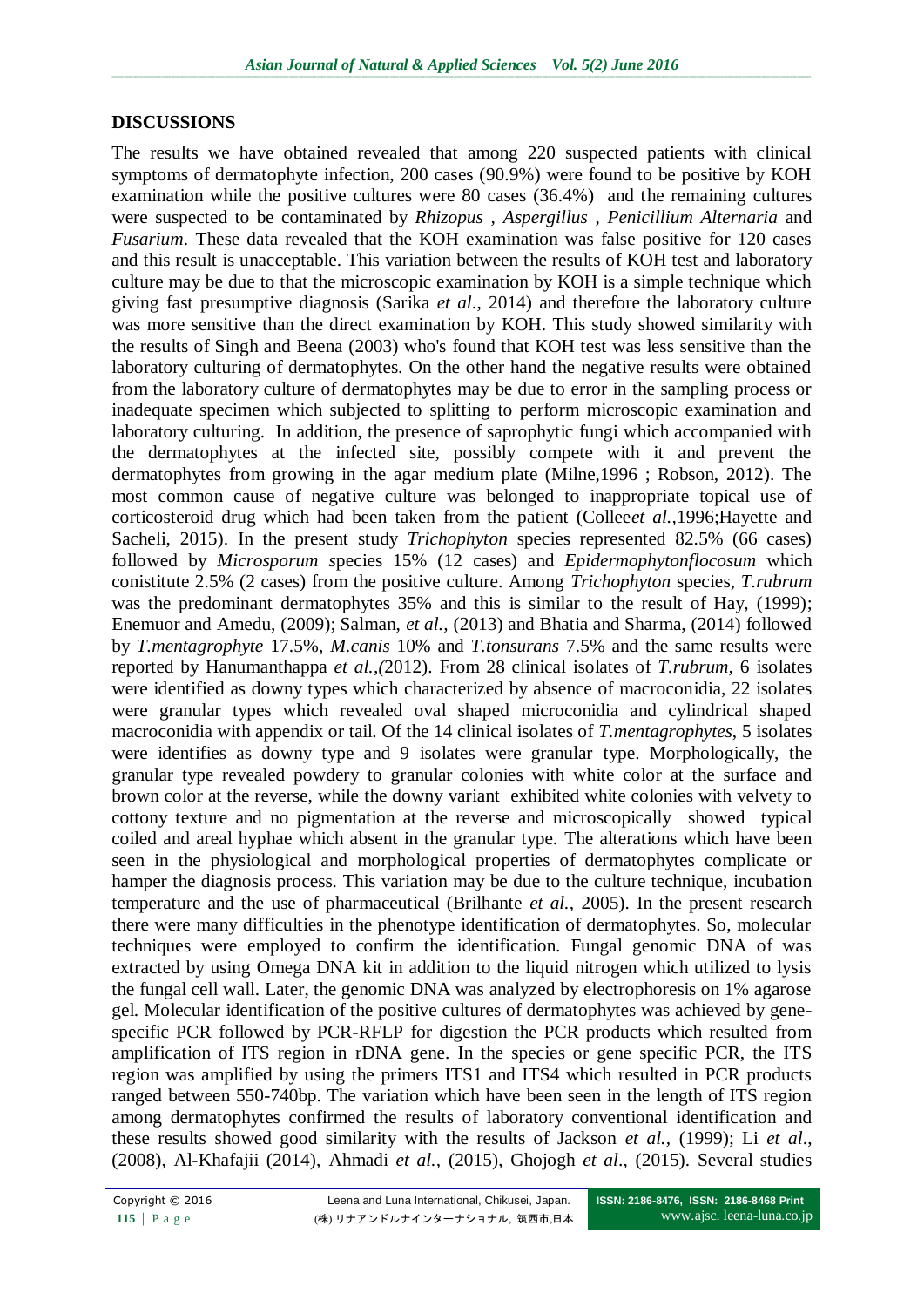showed thatPCR-RFLP analysis by using single restriction enzyme *BstN1* was able to distinguish all species of dermatophytes during the formation of different band patterns. The PCR- RFLP targeting ITS region is a rapid, inexpensive, easy to application and reliable method for dermatophyte differentiation at species level (Mochizuki et *al*., 2005; Ahmadi *et al*., 2015). In this work, the amplified products of ITS regions from all species were subjected to digest by the *BstN1* endonuclease restriction enzyme provides between two to four recognition sites with the exception of *M.audouinii* which was none and only revealed the original band 600bp. In addition, the morphological and microscopic examination of *T.interdigatale* revealed similarity with those in *T.mentagrophytes*, so much often difficulty to distinguish between them however, the patterns were obtained from ITS RFLP in *T.interdigitale* exhibited variation from those obtained by *T.mentagrophytes*. The profiles of electrophoretic analysis of patterns were obtained from ITS- RFLP in all clinical isolates showed similarity with those of Jackson *et al*., (1999); Mochizuki *et al*., (2003); Elavarashi *et al.,* (2013); Al-Khafajii (2014); Ahmadi *et al.,* (2014); Ghojoghi *et al*., (2015) who have identified dermatophytes by PCR RFLP and showed the same patterns of ITS RFLP. However, an important fact which observed in the present study during the performance of PCR- RFLP and differ from the previous studies, that the patterns bands were below 100bp not revealed on the gel during the electrophoretic analysis and this is may be due to the small molecular weight of these packages bands and cannot be shown which needs to increase the molecular weight of the agarose gel.. Furthermore, the results were obtained from ITS RFLP in *T.concentricum* showed two bands 360 and 290bp and the clinical isolate number 6 of *T.rubrum* revealed three bands and these results differ from the results of the other isolates in the same species of our study and also showed variation from the previous studies. This alteration may be due to mutation in the ITS region or mistakes in the identification process. Consequently, the analysis of ITS region by *BstN1*endonuclease enzyme was provided simple method for dermatophytes characterization and this analysis showed the polymorphism of ITS region for strains and species of dermatophytes (Jackson *et al.,* 1999).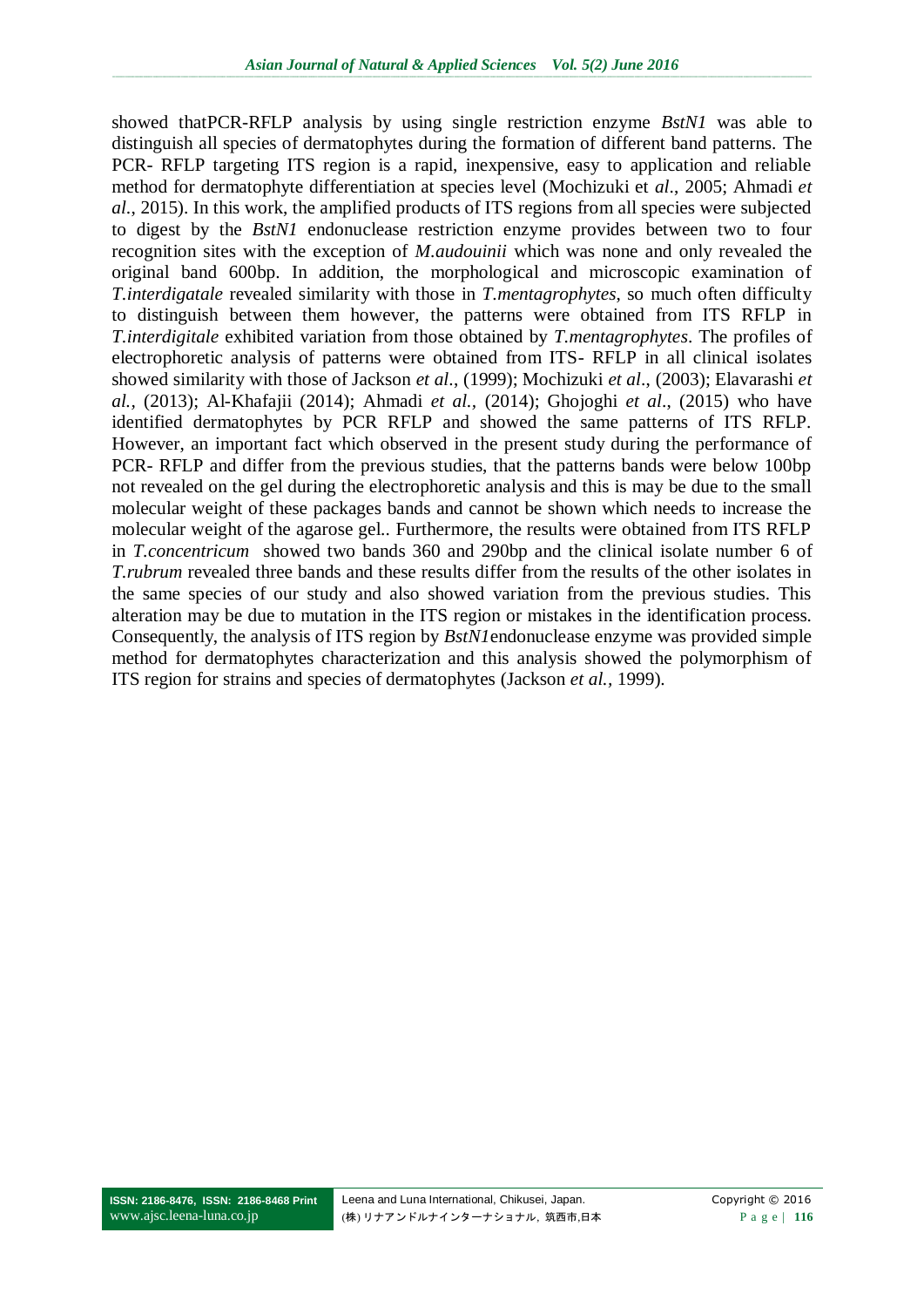## **REFERENCES**

- [1] Ahmadi, B., Mirhendi, H., Shidfar, M. R., Nouripour-Sisakht, S., Jalalizand, N., Geramishoar, M., & Shokoohi, G. R. (2015). A comparative study on morphological versus molecular identification of dermatophyte isolates. *J Mycol Med*, *25* (1), 29-35.
- [2] Al-Khafajii, K. (2014). Myco-epidemiologic and genetic study of rermatophytosis and non dermatophytes in middle euphrates Iraq. *African Journal of Microbiology Research*, *8* (24), 2381-2386.
- [3] Bhatia, V. K., & Sharma, P. C. (2014). Epidemiological studies in human patients in Himachal Pradesh, India. *J. Springer Plus*, *3*, 134.
- [4] Brilhante, R. S. N., Rocha, M. F. G., Cordeiro, R. A., Rabenhorst, S. H. B., Granjeiro, T. B., Monteiro, A. J., & Sidrim, J. J. C. (2005). Phenotypical and molecular characterization of Microsporum canis strains in north-east Brazil. *J ournal of Applied Microbiology*, *99*, 776-782.
- [5] Cafarchia, C., Iatta, R., Latrofa, M. S., Graser Y., & Otranto, D. (2013). Molecular epidemiology, phylogeny and evolution of dermatophytes. *Infection, Genetics and Evolution Journal*, *20*, 336-351.
- [6] Collee, J. G., Marmion, B. P., Fraser, A. G., & Simmon, A. (1996). *Practical medical microbiology* (14<sup>th</sup> Ed.). Singapore: Longman Singapore Publishers (pte) Ltd.
- [7] Davison, F. D., Mackenzie, D.W. R., & Owen, R. J. (1980). Deoxyribonucleic acid base compositions of dermatophytes. *J. Gen Microbial*, *118*, 465-470.
- [8] Elavarashi, E., Kindo, A. J., & Kalyani, J. (2013). Optimization of PCR RFLP directly from the skins and nails in Cases of Dermatophytosis, Targeting the ITS and the 18S Ribosomal DNA regions. *J Clin Diagn Res*, *7* (4), 646-651.
- [9] Enemuor, S. C., & Amedu, A. S. (2009). Prevalence of superficial mycoses in primary school children in Anyigba, Kogi State, Nigeria. *African J. Microbiol Resch*, *3* (2), 62-65.
- [10] Ghojoghi, A., Falahati, M., Paghehm A. S., Abastabar, M., Ghasemi, Z., Ansari, S., Farahyar, S., & Roudbary, M. (2015). Molecular identification of epidemiological aspect of Dermatophytosis in Tehran, Iran. *J. Research in Molecular Medicine*, *3*, 11- 16.
- [11] Graser, Y., El Fari, M., Presber, W., Sterry, W., & Tietz, H. J. (1998). Identification of common dermatophytes (Trichophyton, Microsporum, Epidermophyton) using polymerase chain reactions. *Br. J. Dermatol*, *138*, 576-582.
- [12] Hanumanthappa, S. B., Sarojini, S. B., Shilpashree, S. B., & Muddapur, S. B. (2012). Clinicomycological study of 150 cases of dermatophytosis in a tertiary care hospital in South India. *Indian J Dermatol*, *57*, 322–3.
- [13] Hay, R. J. (1999). *The Achilles project: How common are fungal foot in Europe. Satellite symposium*. Denmark: English Congress of European Academy of Dermatology and Venereology (EADV).
- [14] Hayettel, M. P., & Sachelil, R. (2015). Dermatophytosis, trends in epidemiology and diagnostic approach. *Curr Fungal Infect Rep*, *9*, 164-179.